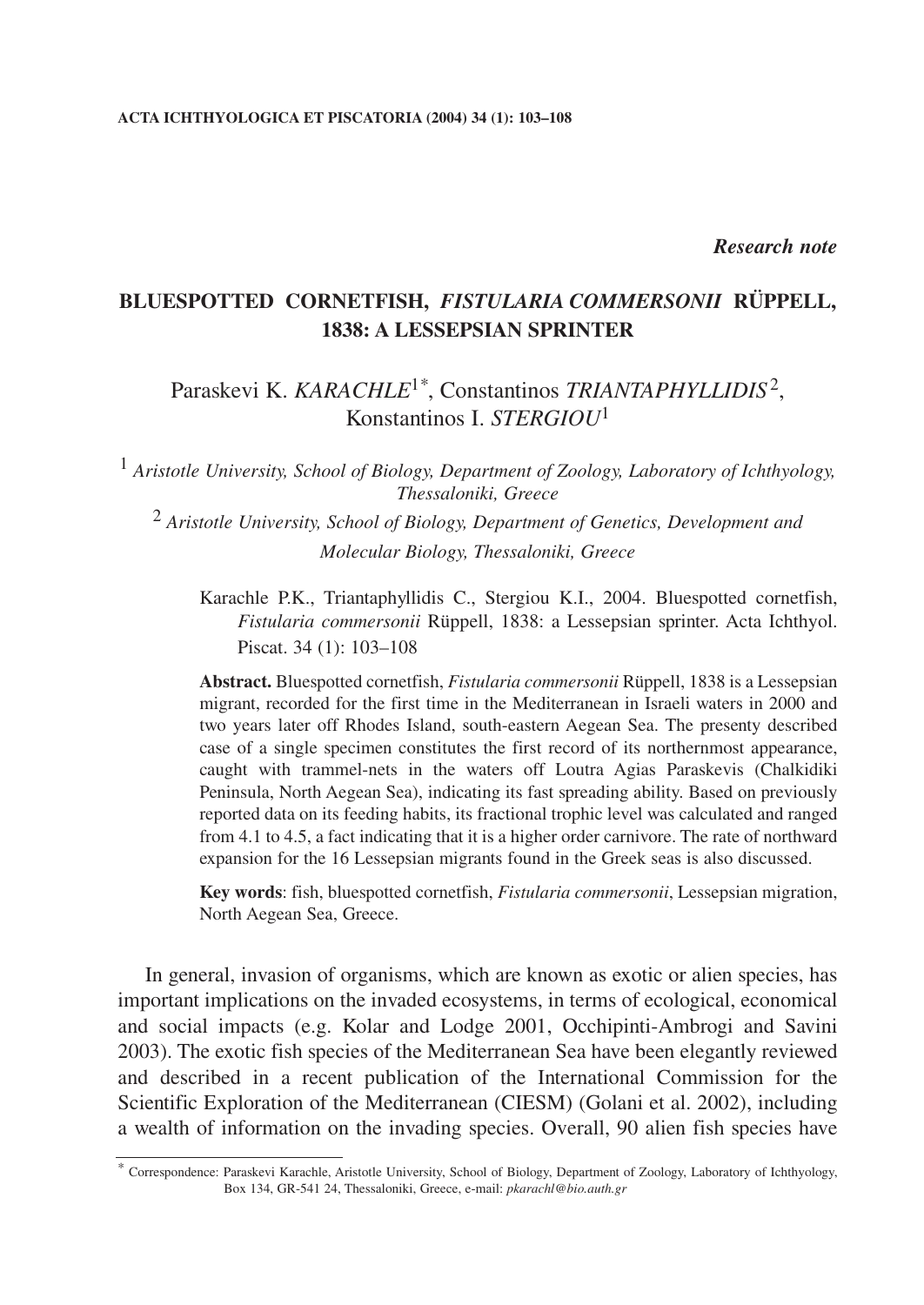been identified up to March 2002 (from the Indo-Pacific through the Suez Canal, i.e. Lessepsian migrants: 59 species; from the Atlantic through the Gibraltar Straits: 28 species of tropical and 3 species of boreal origin) (Golani et al. 2002).

Bluespotted cornetfish, *Fistularia commersonii* Rüppell, 1838, a reef-associated species of minor fisheries commercial importance, is widely distributed in the East Pacific, from Mexico to Panama, in southern Japanese, Australian and New Zealander waters, in East African waters and in the Red Sea (Froese and Pauly 2003). It was first recorded in the Mediterranean Sea in Israeli waters in January 2000 and was classified as a new Lessepsian migrant (Golani 2000). The species was reported, in considerable abundance, one year later from the waters off Rhodes Island (south-eastern Aegean Sea; Corsini et al. 2002).

In summer 2003 one specimen was caught with trammel-nets in the waters off Loutra Agias Paraskevis (Chalkidiki Peninsula, North Aegean Sea; from 39°90'N, 23°40'E to 39°95'N, 23°50'E), at a depth of 25 m. The specimen had the typical diagnostic features of the species (i.e. fin rays: dorsal 15, anal 14, pectoral 14, and pelvic 6; no elongated bony plates along the dorsal midline, in front and behind the dorsal fin (Golani 2000, Froese and Pauly 2003). The total length of the specimen caught was 920 mm, its standard length (SL) 884 mm and its total weight 448.1 g. It was a female at maturity stage III (Nikolsky 1963), being the largest one caught so far in the Mediterranean Sea (Israeli waters, 3 individuals of 268–516 mm SL and 10.3–82.5 g: Golani 2000; Rhodes Island, 37 individuals of 141–734 mm SL: Corsini et al. 2002).

*F. commersonii* is a piscivorous species, also feeding on small crustaceans (e.g. mysids, euphasiids, crabs, and other benthic crustaceans) (Froese and Pauly 2003). Data on its feeding habits from various areas of its distribution are shown in Table 1. The stomach contents of the specimen from the Chalkidiki Peninsula included only adult fishes, which were not identifiable. Based on the data reported on the feeding habits of the species in various areas, the fractional trophic levels (*sensu* Pauly et al. 1998) were estimated (Table 1) and ranged from  $4.14 \pm 0.72$  to  $4.50 \pm 0.80$ , a fact indicating that it is a higher order carnivore (see Stergiou and Karpouzi 2002).

According to Golani et al. (2002), with the addition made by Corsini et al. (2002), of the 59 Indo-Pacific fish species occurring in the Mediterranean Sea, only 16 have expanded their distribution up to the Aegean Sea. Of those, goldband goatfish, *Upeneus moluccensis* (Bleeker, 1855) was reported in 1947 from both Israeli waters and Rhodes Island, and Half-smooth golden pufferfish, *Lagocephalus spadiceus* (Richardson, 1845) was reported for the first time in the Dodecanese Islands in 1930, and later from Turkish and Israeli waters (in 1950 and 1953, respectively; Golani et al. 2002), indicating that most probably they were introduced in the Mediterranean from the Red Sea much earlier than the dates indicated above.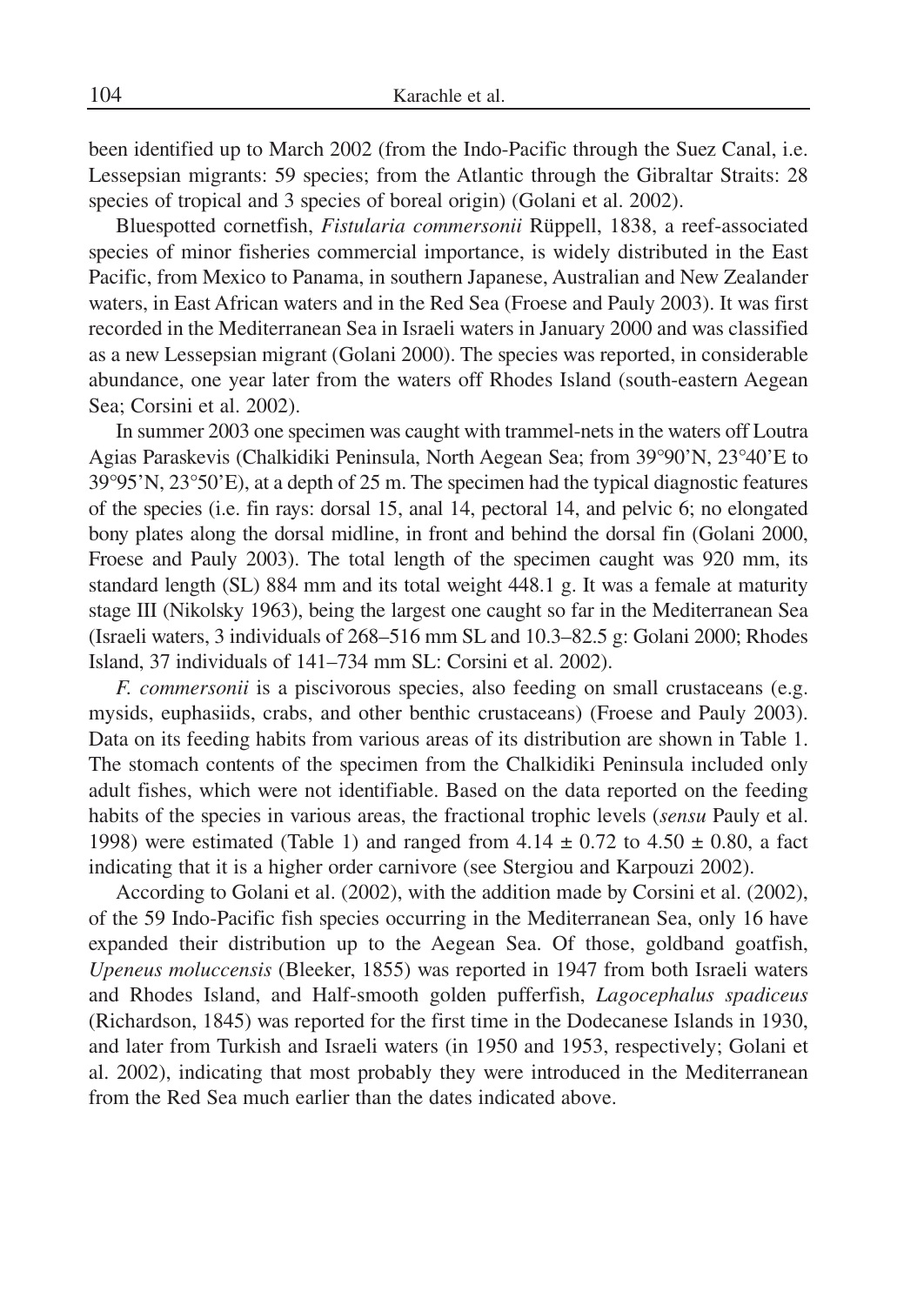**Table 1**

#### Area Year Food items Trophic Level  $(\overline{X} \pm s)$ Reference Thailand waters 1985 Fish, mysids, shrimps/prawns, other benthic crustaceans  $4.30 \pm 0.74$  Froese and Pauly (2003) (Ref. No. 26908) Southern Japanese waters 1997–2000 Fish, shrimps, crabs, mysids, euphasiids, stomatopods  $4.47 \pm 0.79$ <sup>\*</sup> Takeuchi et al. (2002) East China Sea 1999–2001 Fish, mysids, harpacticoid copepods  $4.14 \pm 0.72$ <sup>\*</sup> Nakamura et al. (2003) SE Aegean Sea 2001 Fish (fish fry, *Mullus surmuletus*, *Spicara smaris*, others)  $4.50 \pm 0.80^*$  Corsini et al. (2002) NW Aegean Sea  $2003$  Fish (unidentified)  $4.50 \pm 0.80^*$  present study

## Feeding habits and trophic levels of *Fistularia commersonii*, from various areas of its distribution

\* trophic level values were estimated by the authors, based on all reported feeding items, using TrophLab (Pauly et al. 2000).

For the remaining 14 species (Fig. 1) the time between the first recorded case in the Mediterranean and the first one in the Aegean (in years; i.e. rate of northward expansion) ranged from 1 to 84 years (mean and median: 19.5 and 9 years, respectively). From those only *Leiognathus klunzingeri* (Steindachner, 1898) expanded up to the North Aegean, being recorded there in 1980, 49 years after its first record in Syrian waters in 1931 (Golani et al. 2002). *F. commersonii* has a rate of 3 years (Fig. 1). Redcoat, Sargocentron rubrum (Forsskål, 1775) and African sailfin flyingfish, *Parexocoetus mento* (Valenciennes, 1847) also have a high rate of northward expansion (1 and 3 years, respectively; Fig. 1) and, despite the fact that they had invaded the Mediterranean Sea more than half a century ago, they have only expanded their distribution from Israeli waters up to Rhodes Island (1947 to 1948 and 1935 to 1938, respectively; Golani et al. 2002). No relationship was found between the rate of northward expansion and body size or trophic level (data from Froese and Pauly 2003,  $r < 0.34$ ,  $P > 0.1$  for both cases).

Although our results are based on a single specimen, indicating that the study area is not fully colonized, the fast rate of northward expansion of *F. commersonii* and the very high abundance that it has attained the past 2 years in the waters surrounding Rhodes Island (Corsini et al. 2002, Margies P. personal communication) implies that such a colonization might take place in the near future, with important effects on the local communities.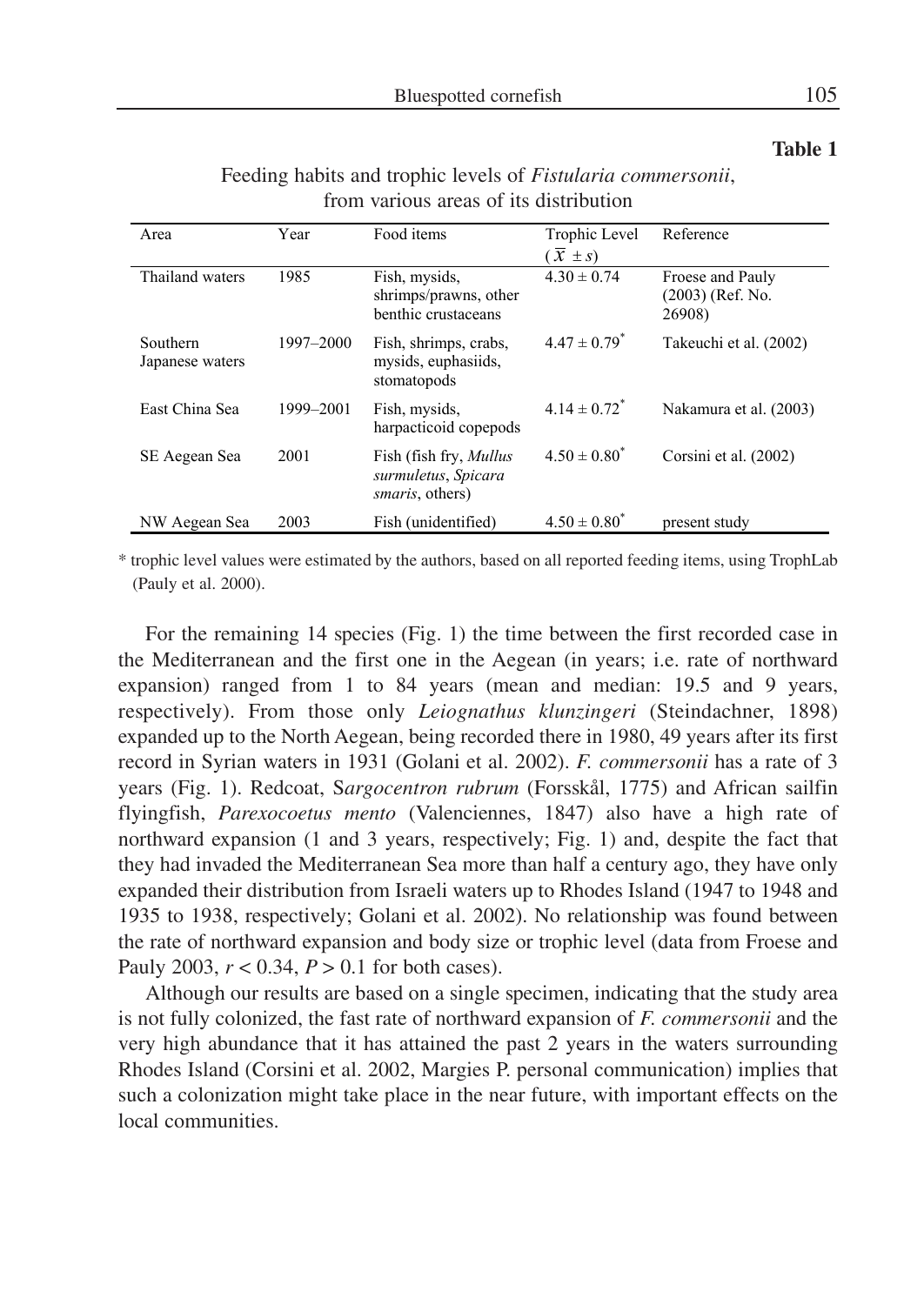

Rate of northward expansion (in years)

**Fig. 1.** Lessepsian fish species reported from the Mediterranean that expanded their distribution up to the Aegean Sea (data from: Golani et al. 2002); white bars: rate of northward expansion (i.e. time between the first recorded case in the Mediterranean and the first one in the South Aegean) black bars: time between the first recorded case in the South Aegean and the first one in the North Aegean Sea; numbers in bars indicate the rate of northward expansion (in years)

## ACKNOWLEDGMENTS

The authors would like to thank Mr G. Kiosse for providing the valuable specimen.

### REFERENCES

- **Corsini M., Kondilatos G., Economidis P.S.**, 2002. Lessepsian migrant *Fistularia commersonii* from the Rhodes marine area. Journal of Fish Biology **61** (4): 1061–1062.
- **Froese R., Pauly D.,** (eds.) 2003. FishBase. World Wide Web electronic publication. http://www.fishbase.org
- Golani D., 2000. First record of the bluespotted cornetfish from the Mediterranean Sea. Journal of Fish Biology **56** (6): 1545–1547. www.ciesm.org/atlas/fishes.html
- **Golani D., Orsi-Relini L., Massutí E., Quignard J.-P.**, 2002*.* CIESM Atlas of Exotic Species in the Mediterranean. Vol. 1. *In:* Briand F., (ed.), Fishes. CIESM Publishers, Monaco.
- **Kolar C.S., Lodge D.M.**, 2001. Progress in invasion biology: predicting invaders. Trends in Ecology and Evolution **16**: 199–204.
- **Nakamura Y., Horinouchi M., Nakai T., Sano M.**, 2003. Food habits of fishes in a seagrass bed on a fringing coral reef at Iriomote Island, southern Japan. Ichthyological Research **50**: 15–22.
- **Nikolsky G.V.**, 1963. The ecology of fishes. Academic Press, London and New York.